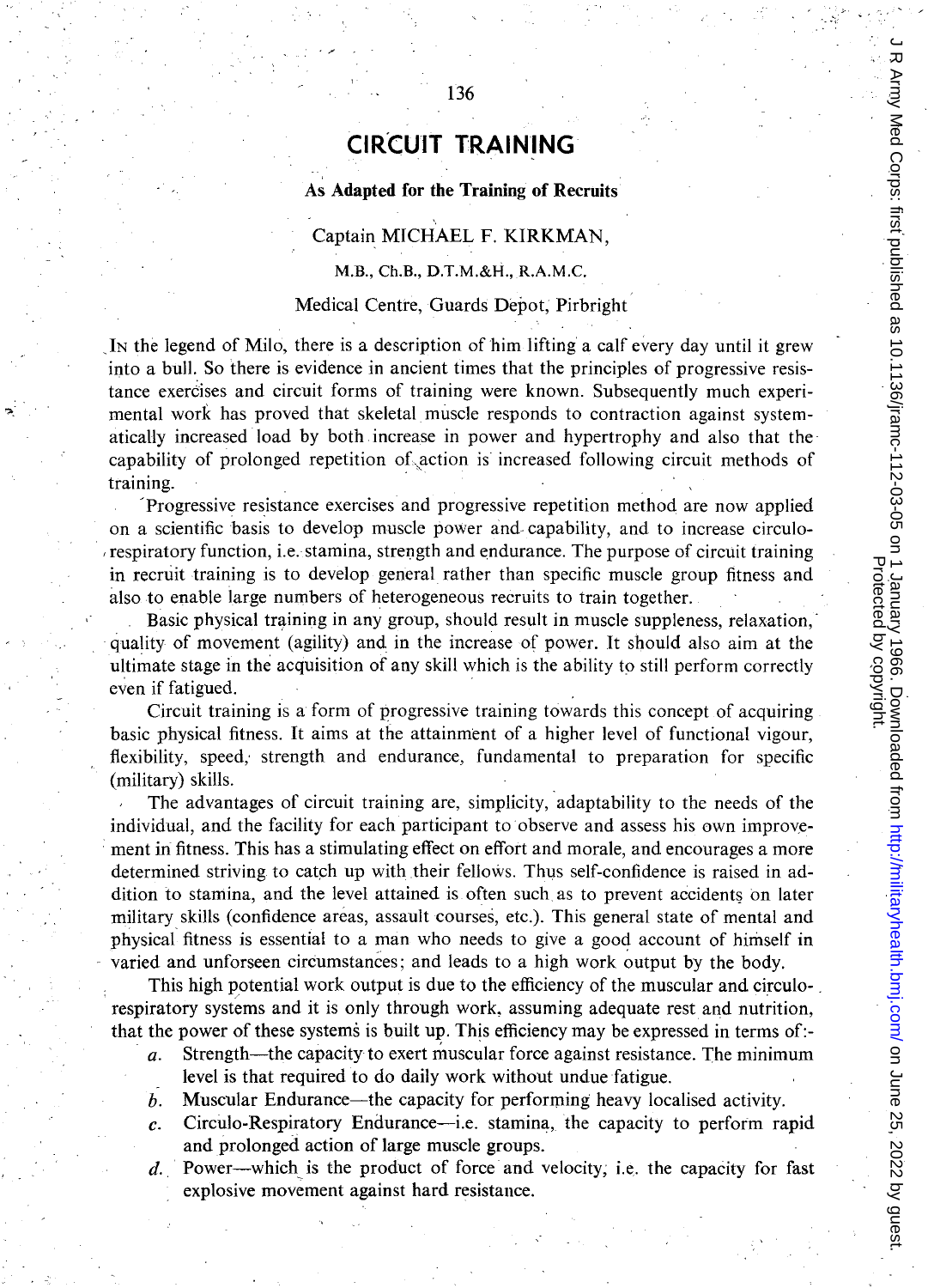*M. Kirkman* 137

The body in circuit training adapts to training schedules, which must be regular, and continued over a long period. The intensity of effort required must be gradually increased at a rate which accords with each participant. Slow work followed by fast work involving different muscle groups must be made and will lead to an increased load on the circulo-respiratory systems with corresponding functional improvement.

The method described below was devised in conjunction with Major A. Greaves, A.P.T.C., Master at Arms, Eastern Command, and was scientifically tried at the Guards Depot in the Basic Physical Training Programme both on indoor and outdoor circuit training areas.

There have been arguments against the introduction of this form of training for recruits, the main ones, which have been overcome in the scheme to be'described, being:-

*a.* Lack of specialised equipment.

I

*b.* Involved administrative work.

## :Final Principles of Action Adopted

1. Five minutes warm up to result in easy relaxed full range movements in limb and trunk joints.

2. 30 seconds hard going at each of ten" pieces of apparatus, see Activity charts," aiming at maximum effort.

3. 10 seconds interval between each apparatus for changing position and resting; this time to be reduced to 5 seconds as performance improves.

4. 3 circuits to be performed in a total time of  $17\frac{1}{2}$  minutes.

5. After this period of circuit training (C.T.)  $17\frac{1}{3}$  minutes of military skills and agility follows; and a final minute is allotted to posture correction and class formation. .

#### Principles of Assessing Progress

#### *Method* 1

1. After the exercises have been learned, the initial maxima of the participants in 30 seconds is taken and recorded on proforma as below:-

| Repetition<br>Chart             |             | NAME.          |              |              |               |       |              |               | SQUAD        |               |
|---------------------------------|-------------|----------------|--------------|--------------|---------------|-------|--------------|---------------|--------------|---------------|
| <b>ACTIVITY</b>                 | 1           | $\overline{2}$ | 3            | 4            | 5             | 6     |              | 8             | 9            | 10            |
|                                 | Sit-<br>ups | Runn-<br>ing   | Heav-<br>ing | Step-<br>ups | Para-<br>llel | Ropes | Bur-<br>pees | Astr-<br>ides | Press<br>ups | <b>Squats</b> |
| <b>TARGET</b>                   |             |                |              |              |               |       |              |               |              |               |
| <b>INITIAL</b><br><b>NUMBER</b> |             |                |              |              |               |       |              |               |              |               |
| WEEK I                          |             |                |              |              |               |       |              |               |              |               |
| WEEK II<br>etc.                 |             |                |              |              |               |       |              |               |              |               |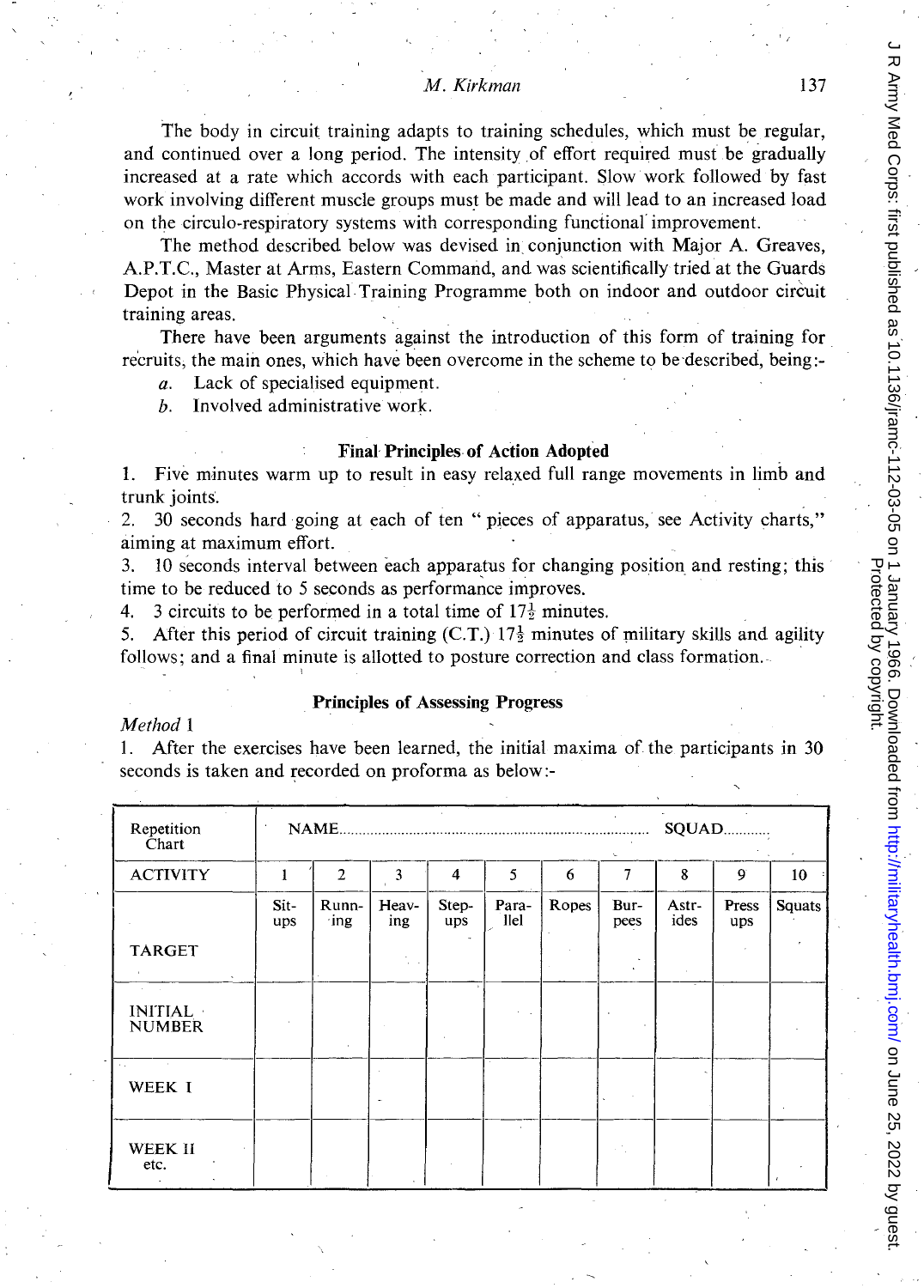## 138 *Circuit Training*

2. A repeat number of maxima in any exercise is taken and recorded each week on the chart. This new maxima becomes the individual target for each circuit in the following week.

3. It is of vital importance that an atmosphere of enthusiasm and interest be maintained throughout. This must start with the instructor who must give encouragement to all frequently.

4. It is equally important that each participant carried out each repetition fully and correctly, paying particular attention to beginning and ending points of each exercise; and that the order of the exercises is as above.

5. Healthy rivalry and competition between participants is of value for stimulating greater individuaf effort; but instructors should watch carefully the weaker brethren, and seek individual improvement on previous performance as the criterion and not inter-individual competition.

6. The general atmosphere should be " fitness for one and all ", and this if created and fostered has the value of stimulating each participant to give his utmost.

## *Method 2*

In this case, the instructor fixes the time and dosage of 4 standards for very good, good, average and below average performances. This must be studied and carefully worked out by trial and retrial of the dosages for each grade with a variety of personnel of different degrees of fitness training. A colour code, see footnote to each activity, is 'then devised and displayed at each activity giving details of the standard number of repetitions required for each colour grading. Once a performer can do his colour grading in each activity in the 30 seconds, no time should be lost in putting him up to the next higher dosage.

## Assessment of Fitness of Recruits A study carried out at the Guards Depot, Pirbright February-July, 1964

#### *Aims*

1. To acquire knowledge of state of fitness of recruits at each week of the training programme.

2. To obtain a " fitness index" of this state for comparison purposes.

3. To compare the present fitness state with that produced by C.T. methods at specific stages in training, i.e. 2nd, 6th and 12th weeks.

## *Method*

The Rapid Fitness Index was used as it is speedy and simple yet gives results which agree closely with other methods.

*Theory.* 

Brouha et al. (1943) and Sloan et al. (1959) have shown that the Harvard step test can be used on healthy individuals to assess their capacity for strenuous physical effort, and is valuable in the selection of athletes, of military personnel for arduous duties, and in following their response to training.

## *Definitions*

Physical fitness may be defined as the general capacity of the body, in particular the cardio-vascular-respiratory system to undertake hard work and to recover quickly from that work.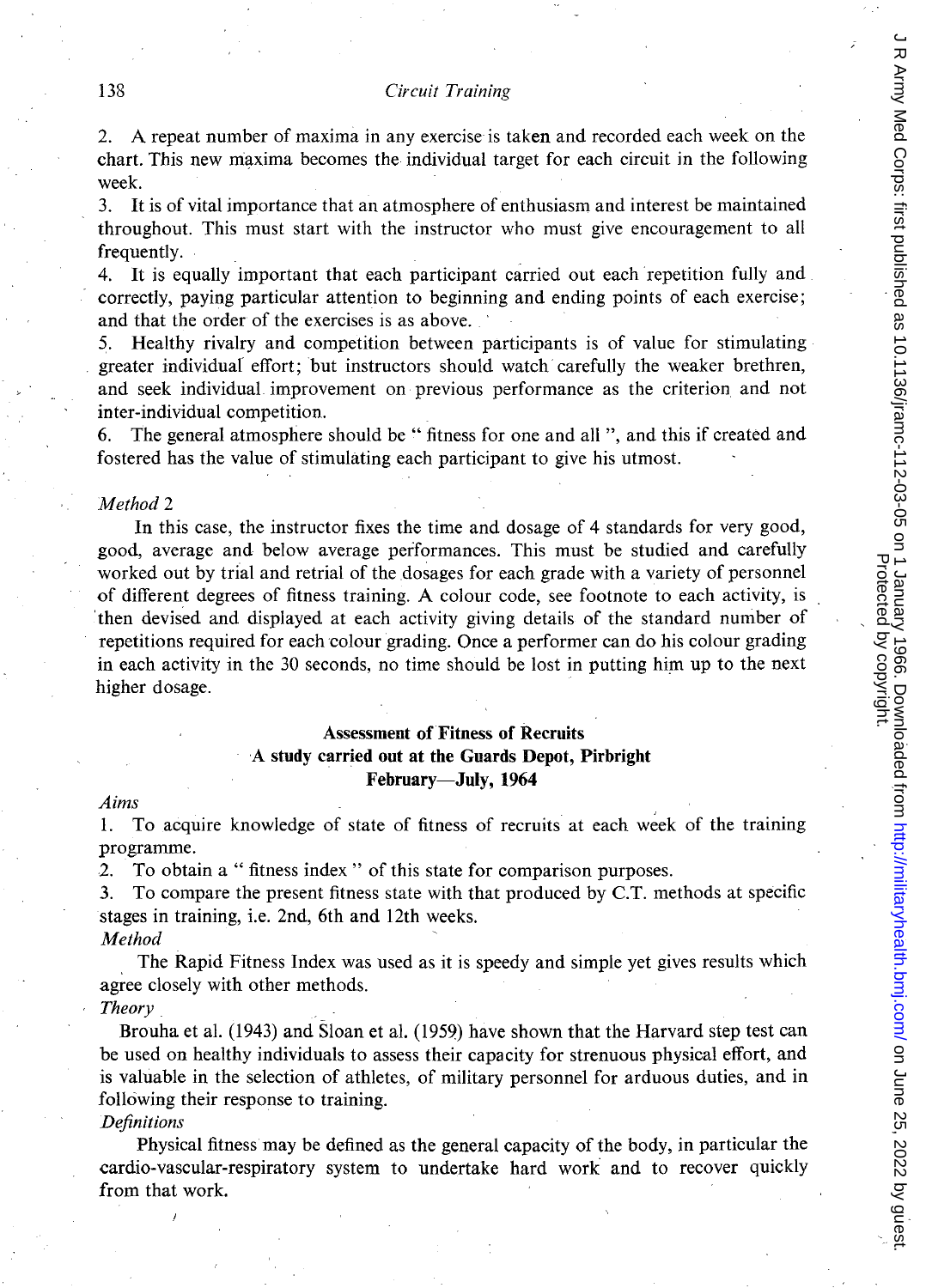Gallagher et al. (1944) divided the state of physical fitness into three categories:*a.* Static Fitness-no detectable organic disorder and the ability to carry on normal

life for age.

b. Dynamic Fitness—the ability to perform strenuous physical work of an unskilled nature.

A test of this dynamic fitness should subject large muscle groups to stress in such a fashion that the subject's performance is limited by circulo-respiratory EMBARRAS-MENT AND NOT MUSCLE FATIGUE. Ideally, the test must be graded so that about  $\frac{1}{2}$  of the subjects fail it. A satisfactory estimate of dynamic fitness can thus be obtained by exposing the man to a standard exercise that no one can perform for more than a few minutes, and one taking account of two factors:

(1) the length of time the subject can sustain the exercise and

(2) the deceleration of the heart rate after exercise.

Criticisms of this form of test are that the figures obtained merely measure the ability to perform the step test, and that the fitness index is based on two unassociated measurements, i.e. duration of exercise and post exercise pulse rate. Both these criticisms have been dispelled experimentally by Brouha (1943).

c. Motor Skills Fitness-the ability to perform particular acquired co-ordinated movement such as those involved in swimming, throwing, jumping etc., must be taken in conjection with state of dynamic fitness.

#### *Test*

1. Equipment  $-a$ . Stop watch, bob and pendulum.

- b. Long rigid stepping platform 20 inches high.
- 2. Conduct  $\overline{a}$  *a.* 5 subjects together step on and off the platform timed by the pendulum at 30 steps per minute. Full straightening of the legs and back at each step and maintenance of rhythm is essential.
	- b. Exercise is continued for 5 minutes or less if the individual stops from exhaustion.
	- $c$ . If a subject falls behind in the rhythm, he is told to sit down and his duration of effort to the nearest second noted.
	- d. Beginning exactly 1 minute after he stops, the number of pulse beats for exactly 30 secs. thereafter is noted.

3. The calculation formula is:-

Rapid Fitness Index  $\sim$  Duration of Exercise in secs x 100

 $-5.5$  x Pulse Count  $(1-1\frac{1}{2}$  mins after exercise)

### *Results*

The Rapid Fitness Index, before training commenced, and at the 2nd, 4th and 12th weeks of training, was prepared for five squads on normal basic P.T. (Table I) and four on C.T. (Table II).

It is considered that the results, although the. samples are small; are significant, especially as the initial Rapid Fitness Index of the eight squads was similar at the start of the test.

#### **Conclusion**

The evidence offered gives indication of increased standard of fitness of recruits on C.T. methods compared with present basic P.T. methods. This evidence amply backs up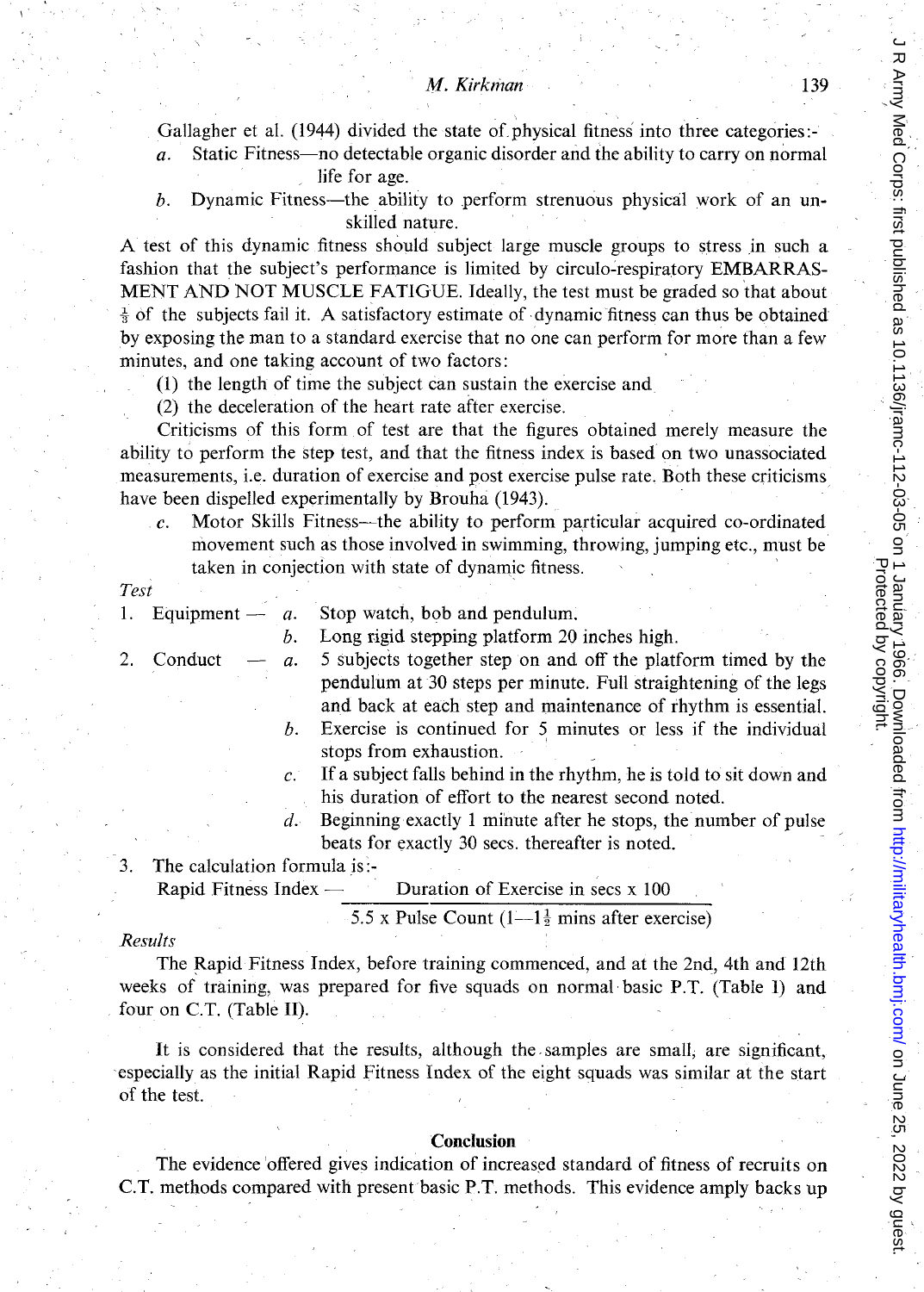## 140 *Circuit Training*

## TABLE I-Basic P.T. Squads-March 1964

| Squad 1.<br>Name of Recruit | Duration of Initial | Rapid Fitness Index |        |        |         |  |
|-----------------------------|---------------------|---------------------|--------|--------|---------|--|
|                             | Effort Secs.        | Initial             | Week 2 | Week 4 | Week 12 |  |
| 'N                          | 240                 | 55                  | 59     | 68     | 86      |  |
| W                           | 250                 | 48                  | 92     | 100    | 104     |  |
| F                           | $\sim$<br>200       | 53                  | 66     | 78     | 88      |  |
| D                           | 180                 | 48                  | 60     | 70     | 82      |  |
| H                           | 300                 | 60                  | 90     | 96     | 102     |  |
|                             | 300                 | 58                  | 94     | 99     | 104     |  |

#### Individual Scores

## Averages of Other Squads

| Squad 2  | 68 |    | 87 | 94 |
|----------|----|----|----|----|
| Squad 3  | 66 | 78 | 89 | 98 |
| Squad 4  | 64 | 76 | 88 | 87 |
| Squad 5. | 65 | 79 | 87 | 95 |

## TABLE II-Circuit Training Squads-March 1964

#### Individual Scores

| Squad 1.<br>Name of Recruit | Duration of Initial | Rapid Fitness Index |        |        |           |  |
|-----------------------------|---------------------|---------------------|--------|--------|-----------|--|
|                             | Effort Secs.        | Initial             | Week 2 | Week 4 | Week 12   |  |
| Sm                          | 300                 | 68                  | 100    | 106    | not avail |  |
| S                           | 300                 | 58                  | 94     | 102    | 120       |  |
| P                           | 300                 | 54.                 | 103    | 110    | 112       |  |
| H                           | 210                 | 50                  | 77     | 88     | not avail |  |
| т                           | 240                 | 60                  | 73     | 82     | 99        |  |
| А                           | 300                 | 66                  | 83     | 96     | 120       |  |

## Averages of Other Squads

| Squad 2                      | 69             | 88 | 96  | 113         |
|------------------------------|----------------|----|-----|-------------|
| Squad 3                      | 68             | 90 | 101 | 114         |
| Squad <sub>4</sub>           | ________<br>66 | 92 | 106 | $\cdot$ 118 |
| $\sim$ 1<br>Squad 5<br>10.10 | 64             | 83 | 99  | 116         |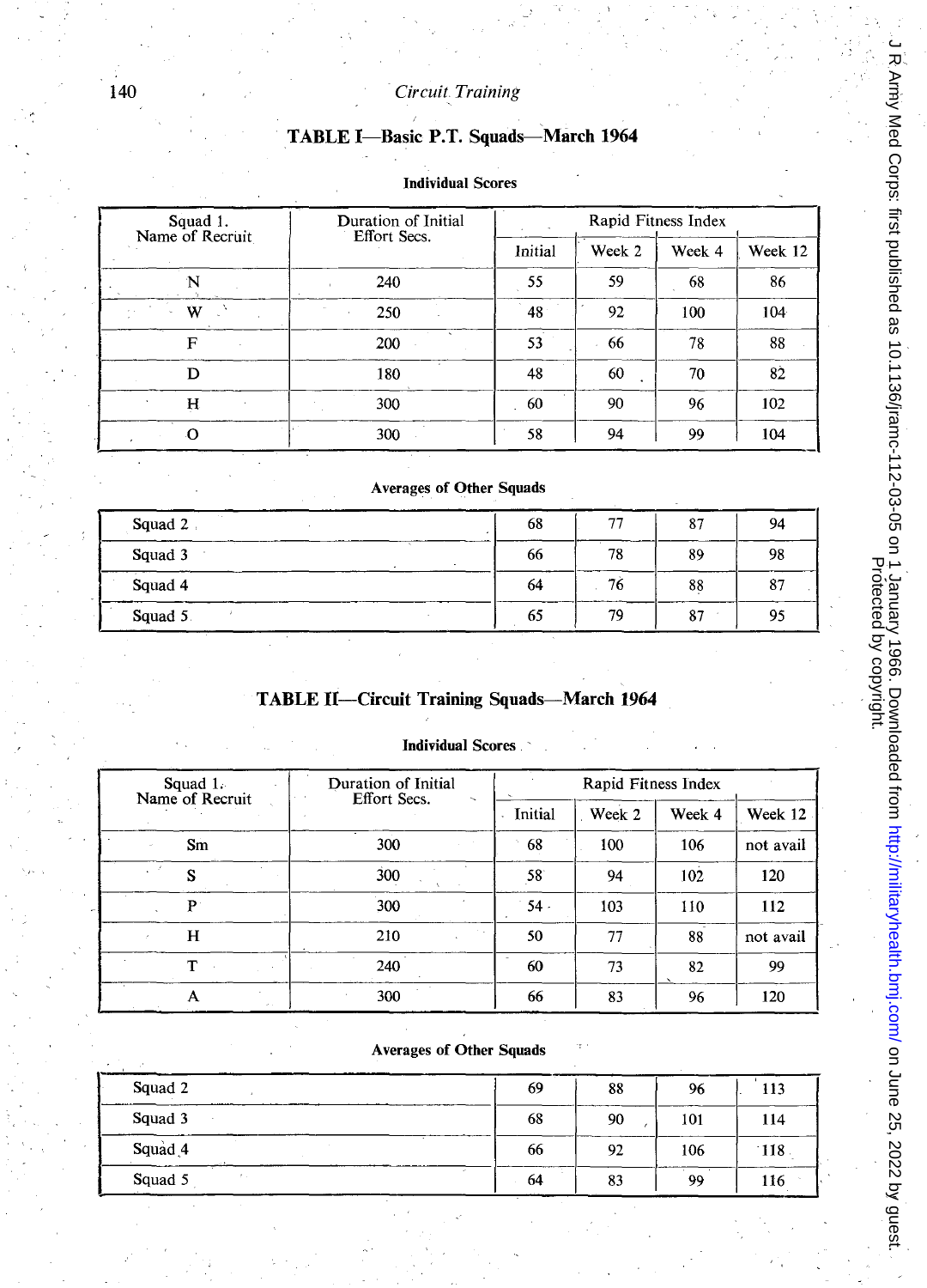*M. Kirkman* 141

subjective assessments of increased physical fitness as defined in this paper. Personal observations also indicate improved physical ability at. the same stage of recruit training by those who were trained by C.T. methods.

## . **Achnowledgements**

- l.Lieutenant-Colonel D. W. Scott-Barrett, M.B.E., M.C., Scots Guards, Commandant Guards Depot for his enthusiasm at all times and his willingness to interrupt programmes and make recruits available for testing. .
- 2. Cpl. C. Garrad R.A.M.C. for many hours of painstaking testing and calculations.

#### **REFERENCES**

BRouHA, L., QRAYBIEL, A. and HEATH, C. W. (1942). *Rev. Canad. BioI. II, 86.*  GALLAGHER, J. R. and BROUHA, L. (1944). *J. Amer. med. Ass.* 125, 834. MONTOYE, H. I. (1953) *Rev. Canad BioI.* 11,491. SLOAN, A. W. and KEEN, E. N. (1959). J. *appl. Physiol.* 14, 635. Selection of Combat Officers. (1943). *Harvard Univ. Press.* 





White circuit 6 repetitions **Black** Yellow .. 10 ,, Red , 12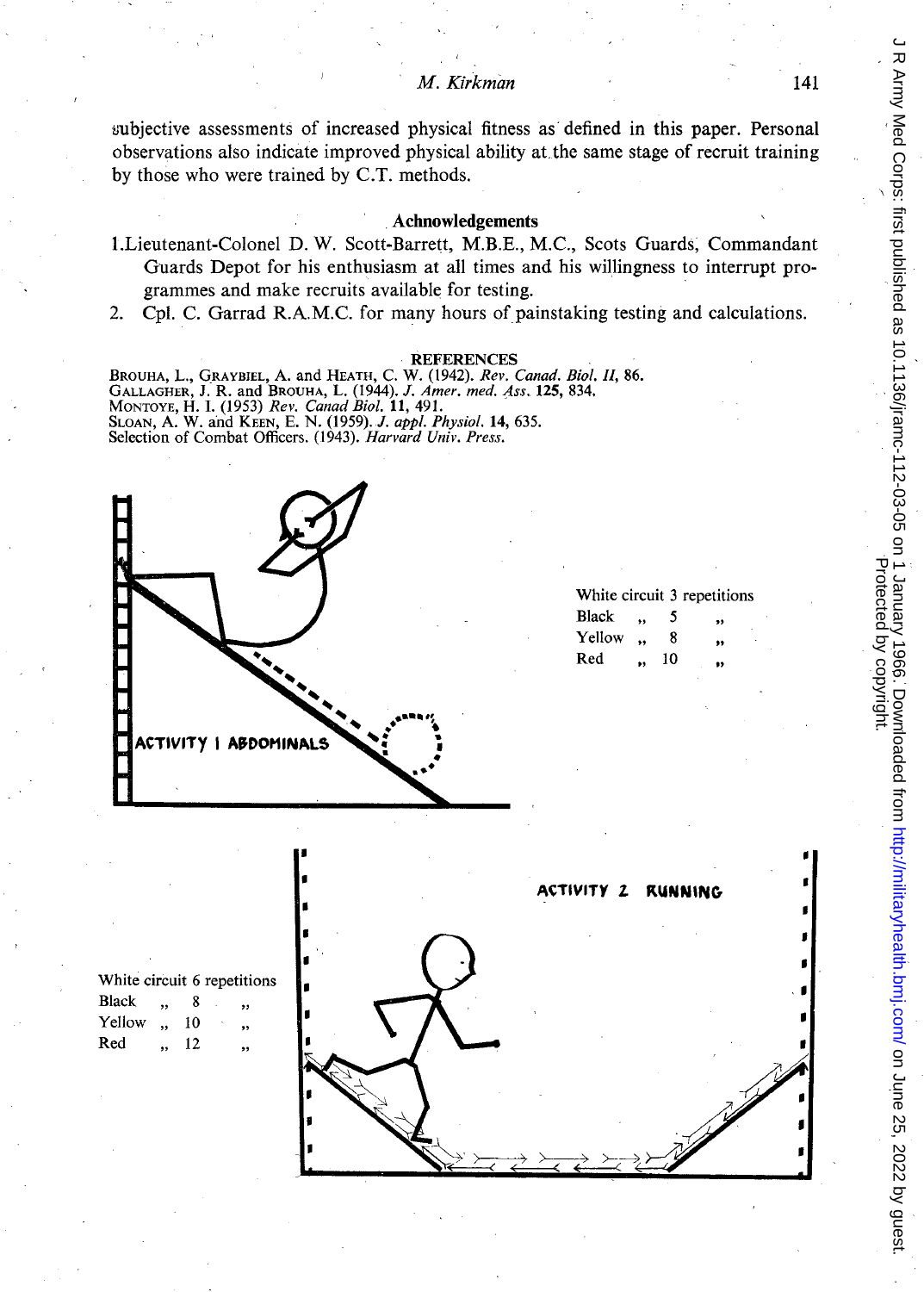142 *Circuit Training* 

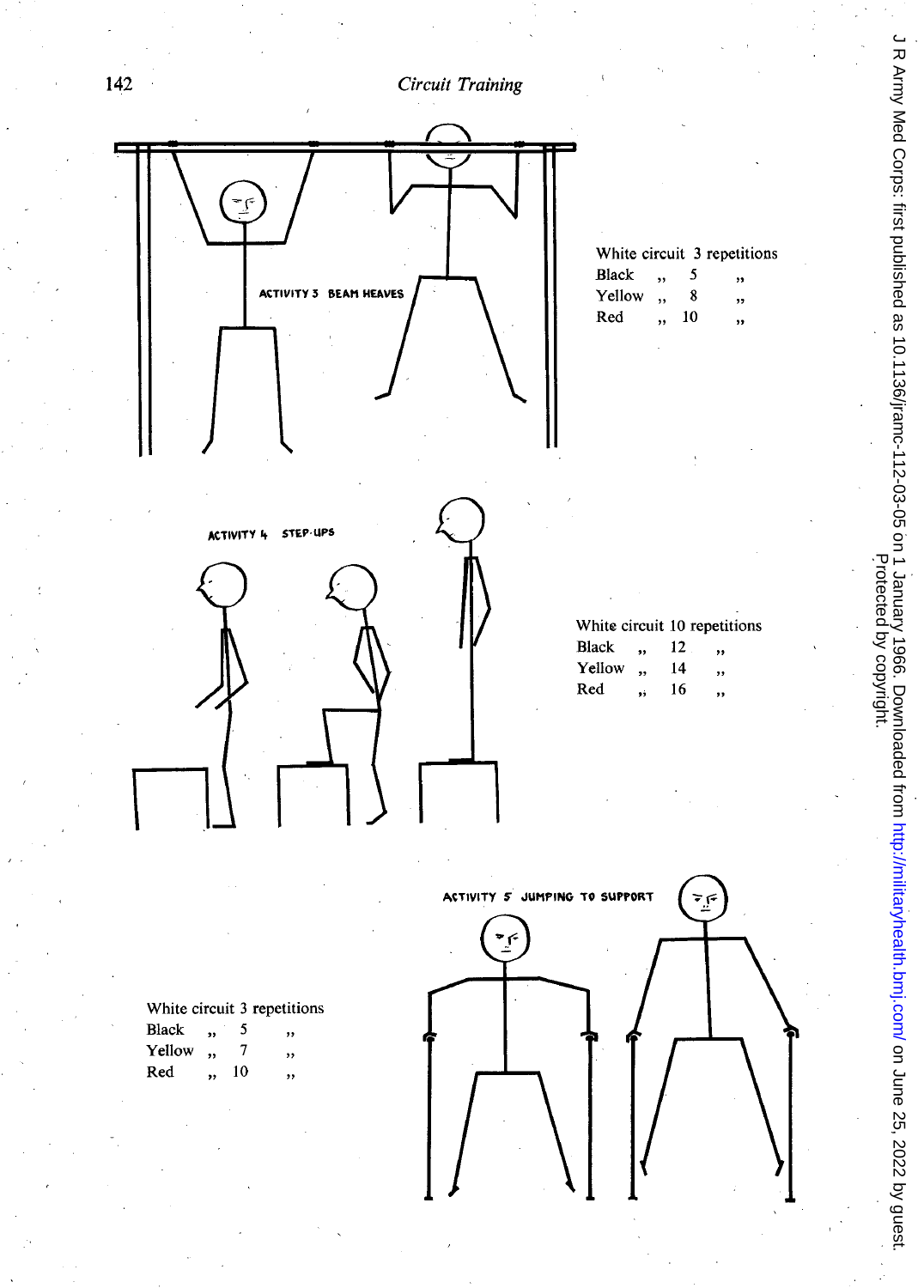

J R Army Med Corps: first published as 10.1136/jramc-112-03-05 on 1 January 1966. Downloaded from http://militaryhealth.bmj.com/ on June 25, 2022 by guest..<br>Protected by comparties as 10.1136/jramc-112-03-05 on 1 January 1 D R Army Med Corps: first published as 10.1136/jram/ J R Army Med Corps: first publishealth.bm/ Http://militaryhealth.bm/ Http://militaryhealth.bm/ Http://militaryhealth.bm/ January 1966. Downloadd from 112-05. On 1 Januar Protected by copyright.